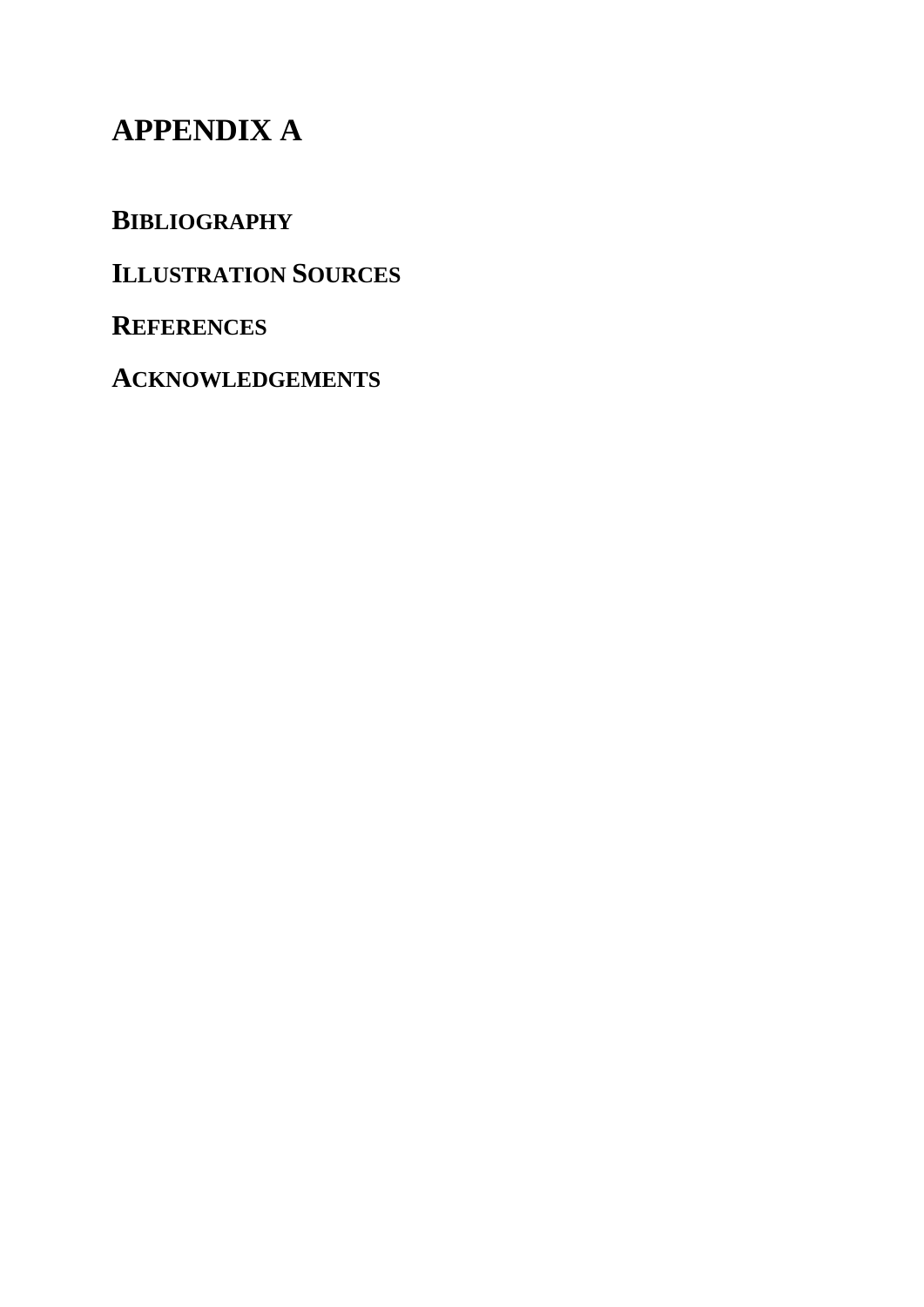#### **BIBLIOGRAPHY**

| BARRETT, Helena and PHILLIPS, John: |                                                                                                                                                                                                                       |
|-------------------------------------|-----------------------------------------------------------------------------------------------------------------------------------------------------------------------------------------------------------------------|
|                                     | Suburban Style – The British Home 1840 - 1960<br>[Pub: MacDonald & Co. Ltd. London 1987 (1988 Reprint)]<br>Referenced in Sections: 5.0, 6.0                                                                           |
| <b>BOLGER, Paul</b>                 | The Dockers Umbrella - A History of Liverpool's Overhead<br>Railway<br>[Pub: Bluecoat Press Liverpool 1992 (1998 Reprint)]<br>Referenced in Sections: 3.0                                                             |
| DIXON, Roger and MUTHESIUS, Stefan: |                                                                                                                                                                                                                       |
|                                     | Victorian Architecture<br>[Pub: Thames & Hudson Ltd London 1978]<br>Referenced in Sections: 6.0                                                                                                                       |
| HEATH, Tom                          | Images of England - Crosby, Seaforth and Waterloo<br>$\ddot{\phantom{a}}$<br>[Pub: Tempus Publishing Ltd Stroud 2000]<br>Referenced in Sections: 3.0<br>Photos: pp. 13                                                |
| HEATH, Tom                          | Images of England - Crosby, Seaforth and Waterloo: The Second<br>÷.<br>Selection<br>[Pub: Tempus Publishing Ltd Stroud 2001]<br>Referenced in Sections: 3.0                                                           |
| LEWIS, James R.                     | The Birth of Waterloo<br>$\ddot{\phantom{a}}$<br>$3^{rd}$ Edition – enlarged and revised by Andrew Farthing)<br>[Pub: Sefton Council Leisure Services Southport 1996]<br>Referenced in Sections: 3.0<br>Photos: pp 11 |
| LONG, Helen                         | Victorian houses and their details $-$ The role of publications in<br><i>their building and decoration</i> [Architectural Press Oxford 2002]<br>Referenced in Sections: 7.0                                           |
| MURRAY, Brenda                      | : 200 years in Waterloo [printed by C S Digital Systems, Liverpool,<br>2015]                                                                                                                                          |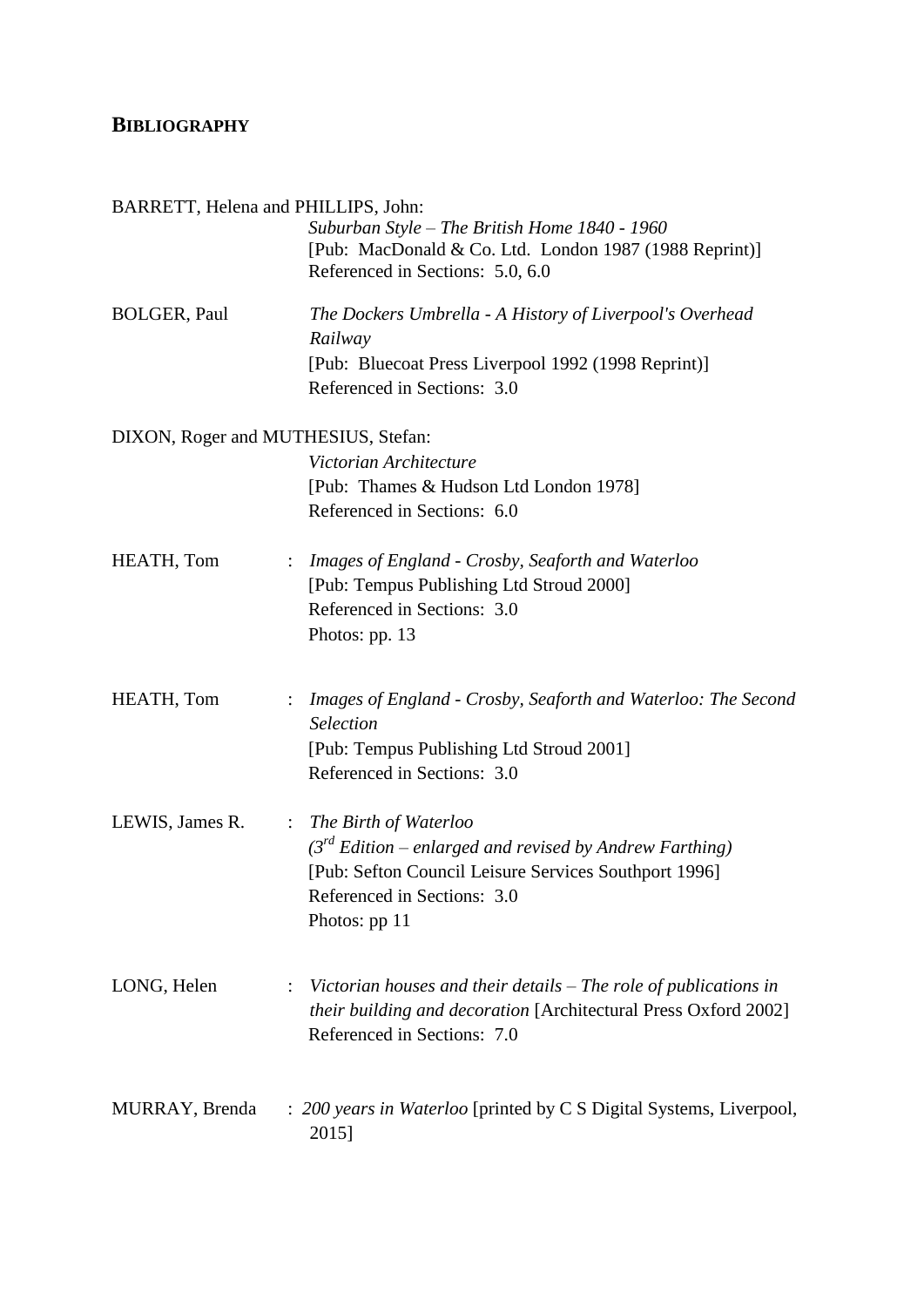|              | PEVSNER, Nikolaus : Buildings of England – Lancashire Vol.1 The Industrial and<br><b>Commercial South</b> |
|--------------|-----------------------------------------------------------------------------------------------------------|
|              | [Pub: Penguin Books Ltd London 1st published 1969 1993]<br>Reprint]                                       |
|              | Referenced in Sections: 6.0                                                                               |
|              | SMITH, Wilfred (Ed) : A Scientific Survey of Merseyside                                                   |
|              | [Pub: University Press Liverpool 1953]                                                                    |
|              | Referenced in Sections: 2.0                                                                               |
|              | STANISTREET, Jennifer & FARTHING, Andrew:                                                                 |
|              | Crosby in Camera - Early photographs of Great Crosby &<br>Waterloo                                        |
|              | [Pub: Sefton Council Leisure Services Southport 1995]                                                     |
|              | Referenced in Sections: 3.0, 5.0                                                                          |
|              | Photos and illustrations: pp. 10, 14, $35,41$                                                             |
| WHALE, Derek | Lost Villages of Liverpool - Parts One and Two<br>$(2^{nd}$ edition)                                      |
|              | [Pub: T. Stephenson & Sons Ltd Prescot 1985]                                                              |
|              | Referenced in Sections: 3.0                                                                               |
|              |                                                                                                           |

#### Websites

[www.glasgowsculpture.com](http://www.glasgowsculpture.com/) : Referenced in Sections: 6.0

(biography of F W Doyle-Jones)

<http://archive.is/www.lancashirepioneers.com>

Referenced in Sections: 6.0

(biographies of H J Austin, E G Paley and H A Paley)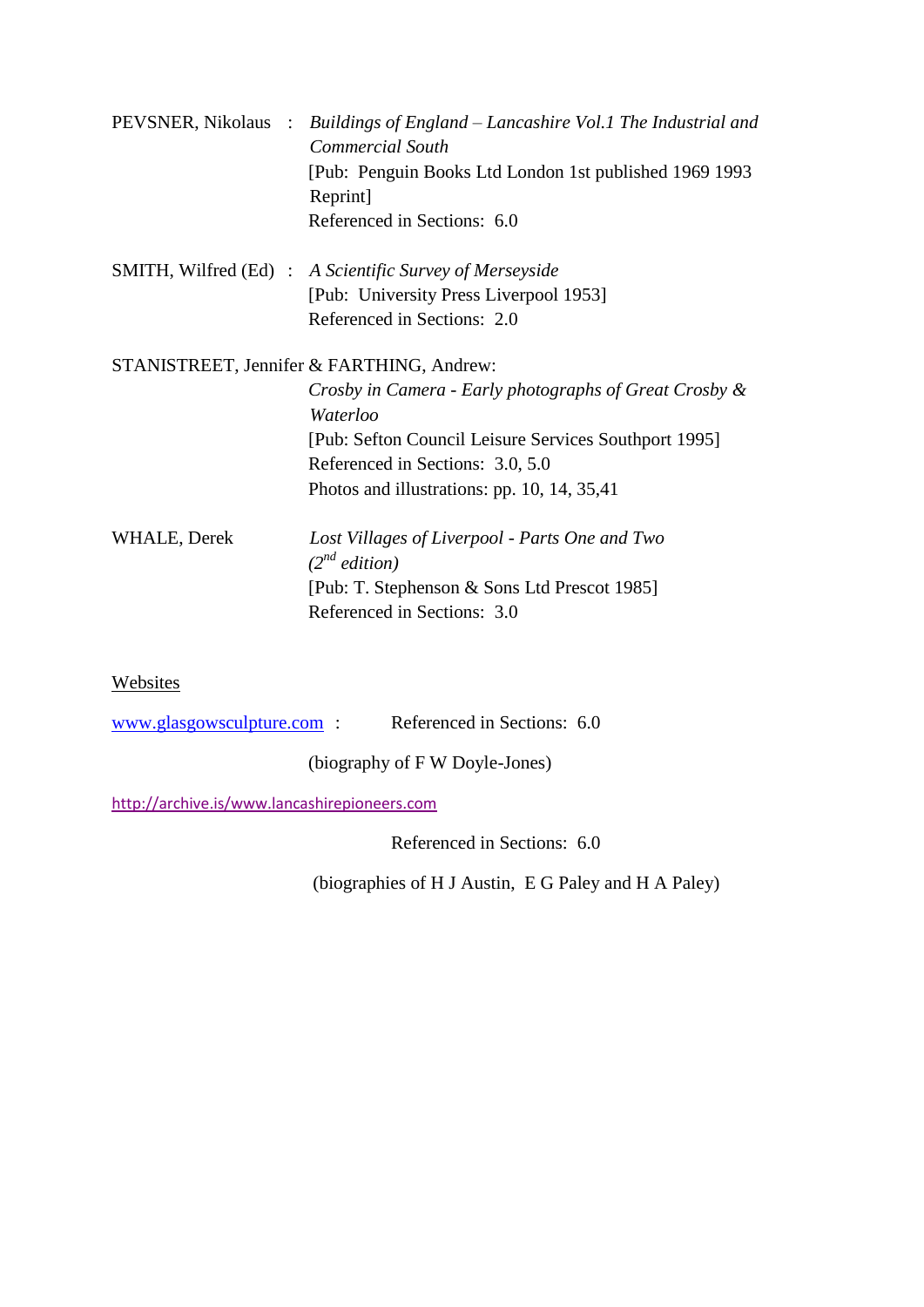#### **ILLUSTRATION SOURCES**

Page

10 Pottery plaque dating from 1716 Ref: Stanistreet and Farthing, p 3, Sefton Libraries

11 Extract of Enclosure Map of 1816 Ref: AE 7/6Lancashire Record Office from Sefton Libraries publication "The Birth of Waterloo" by James R Lewis p.31

12 The Beach c.1910 Information Services Department, Sefton Libraries

12 Potters Barn c.1918 Ref: Information Services Department, Sefton Libraries

12 The Original Christ Church Ref: Information Services Department, Sefton Libraries

13 Great Georges Road and Walmer Road (early 20<sup>th</sup> century) Ref: Heath p.97

13 The Town Hall c.1912 Ref: Information Services Department, Sefton Libraries

14 St. Andrews Presbyterian Church Ref: Information Services Department, Sefton Libraries

14 Waterloo Library (early 20<sup>th</sup> century) Ref: Stanistreet and Farthing p.26, Sefton Libraries

14 The Five Lamps Ref: Information Services Department, Sefton Libraries

15 Extract of 1769 Molyneux Estate Map: Ref: Lancashire Archives DDM 14/43 Litherland and Linacre 1769

16 Extract of 1848 Ordnance Survey Map Ref: Information Services Department, Sefton Library Services

27 Aerial view of Christ Church area Ref: Information Services Department, Sefton Library Services

35 Waterloo Road, 1937: Crosby Charter Celebrations Ref: Stanistreet and Farthing, Sefton Libraries

41 The original Five Lamps: Ref: Stanistreet and Farthing p.32, Sefton Libraries

41 The War Memorial with new Five Lamps. Ref: Information Services Department, Sefton Libraries

**Other photographs, illustrations and plans supplied by Donald Insall Associates (2005) and Sefton Planning Services (2015)**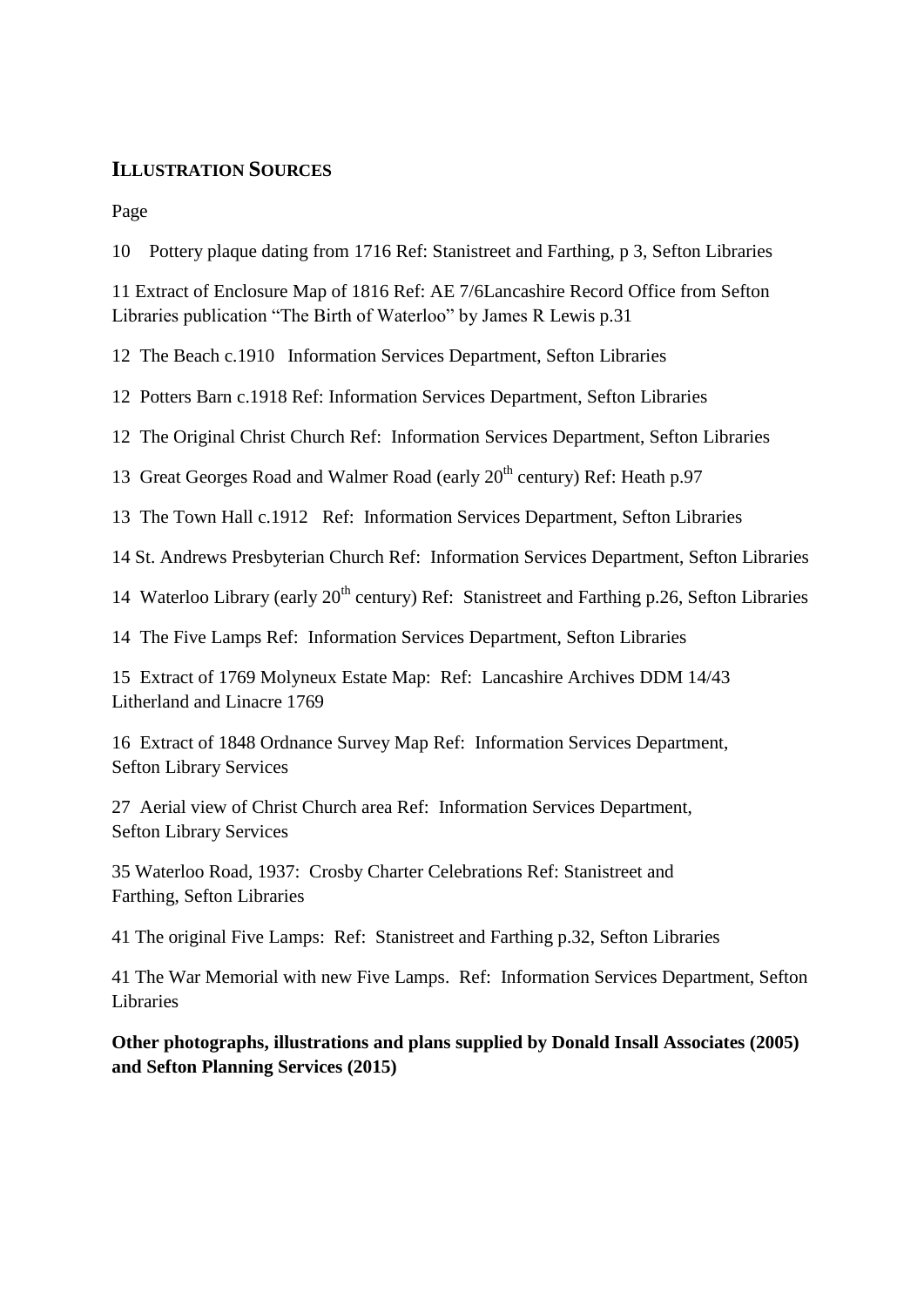#### **Acknowledgements**

Dr Ben Croxford, Historic Environment Record Officer, Merseyside Environmental Advisory Service

Brenda Murray, Local Historian

Information Services Department, Sefton Libraries

Lancashire Archives, Lancashire Record Office, Preston

Liverpool Record Office, Central Library and Archive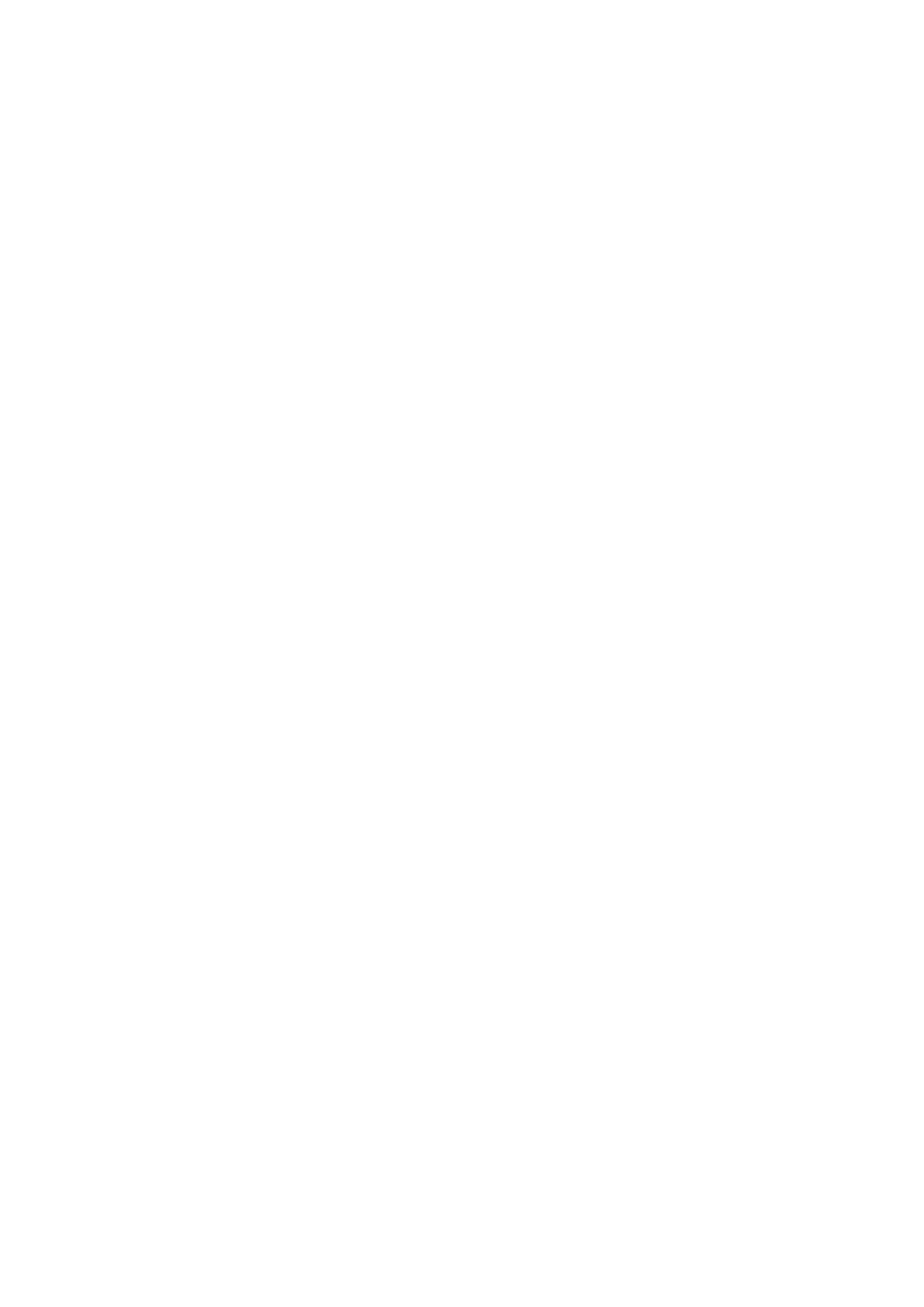# **APPENDIX B HISTORIC MAPS**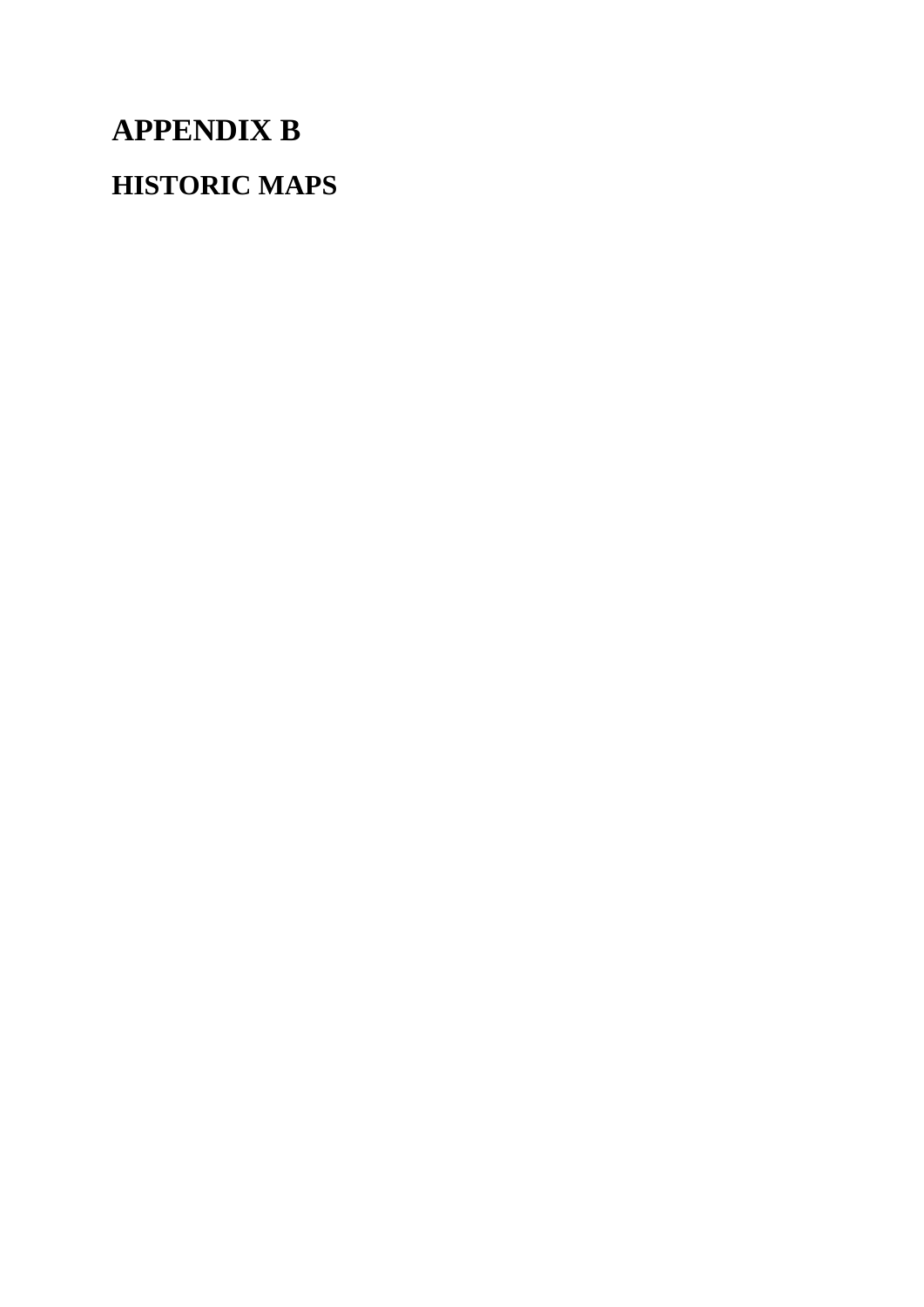### **APPENDIX B**

## **Historic Maps**

| Molyneux Estate Map          | 1769 |
|------------------------------|------|
| <b>Great Crosby Marsh</b>    |      |
| <b>Enclosure Award Map</b>   | 1816 |
| <b>Ordnance Survey Map</b>   | 1848 |
| <b>W</b> A Richardson Survey | 1857 |
| <b>Ordnance Survey Map</b>   | 1893 |
| <b>Ordnance Survey Map</b>   | 1908 |
| <b>Ordnance Survey Map</b>   | 1927 |
| <b>Ordnance Survey Map</b>   | 1937 |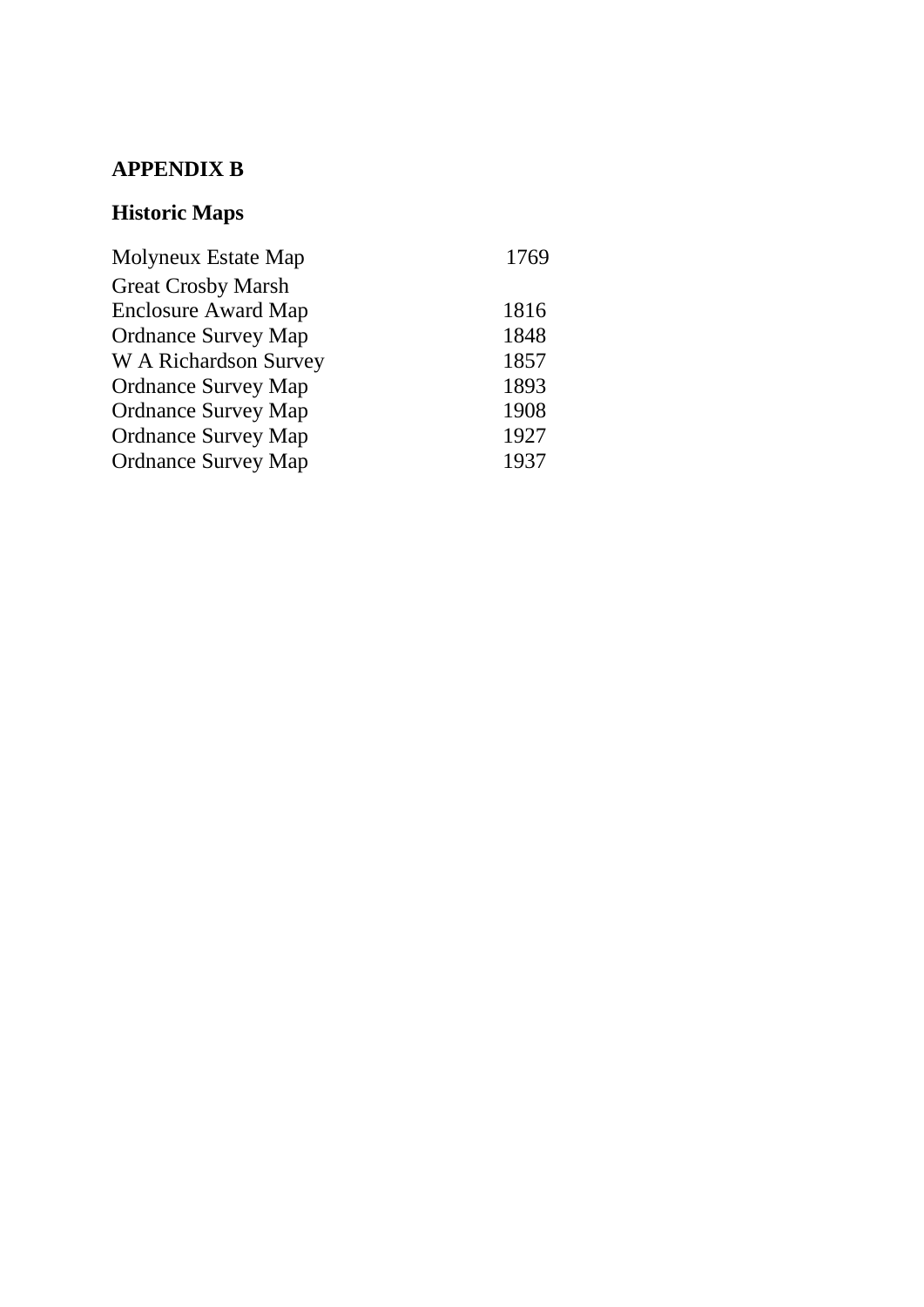

1769 Molyneux Estate Map (Reference: Lancashire Archives DDM 14/43 Litherland and Linacre 1769)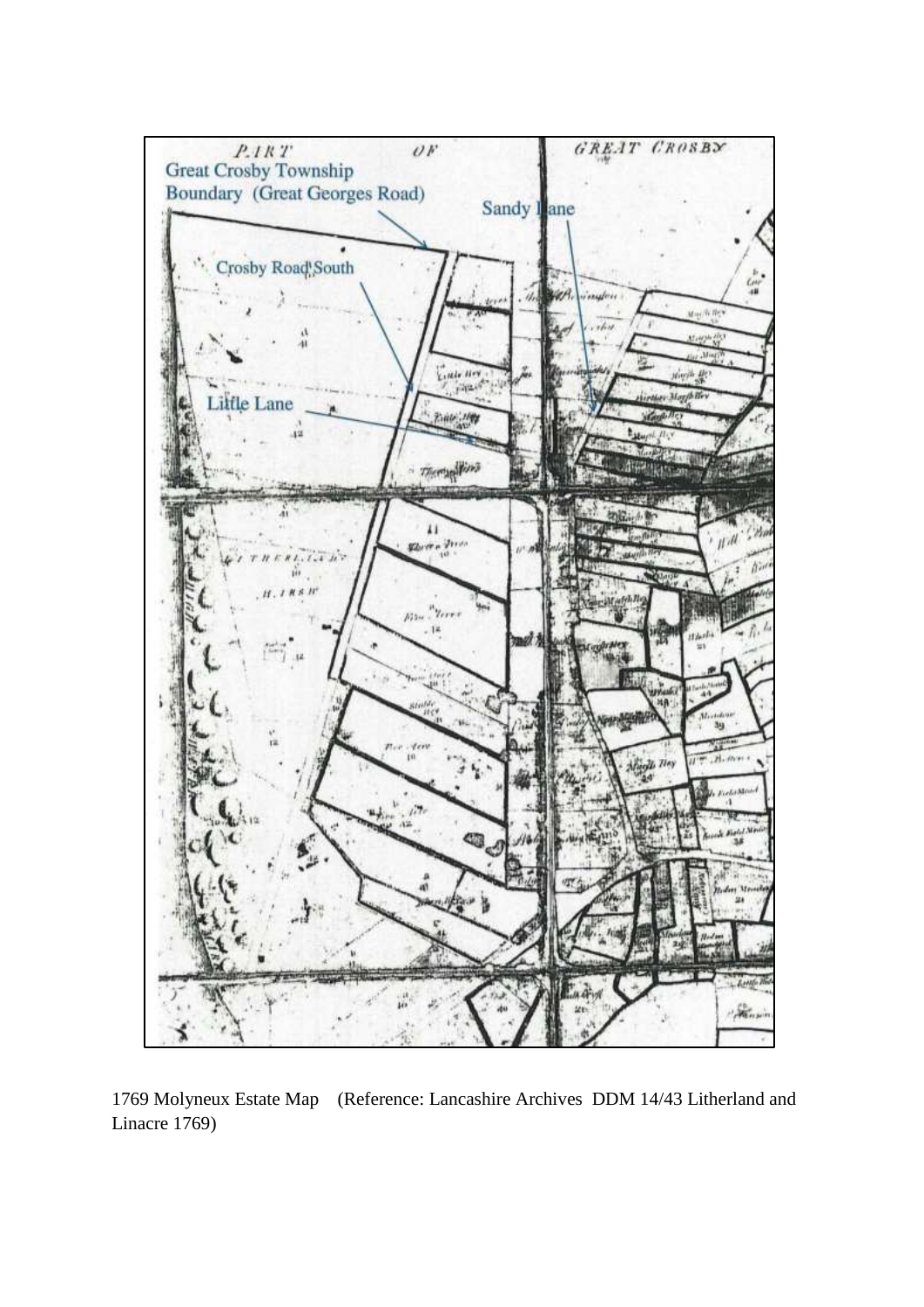

Section of the 1816 Great Crosby Marsh Enclosure Award Map (Ref: AE 7/6 Lancashire Record Office from Sefton Libraries publication "The Birth of Waterloo" by James R Lewis)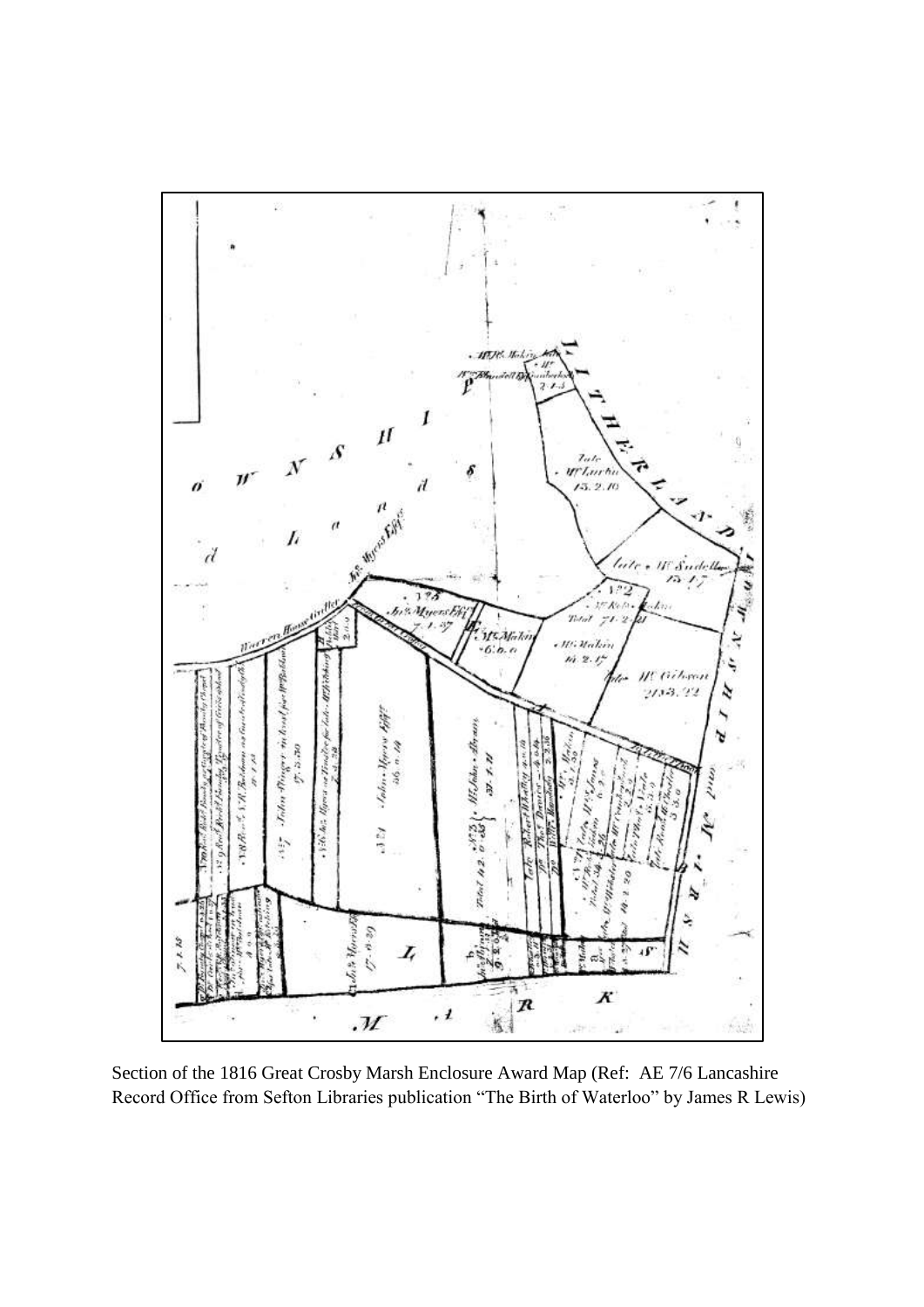

OS Map of the Waterloo Area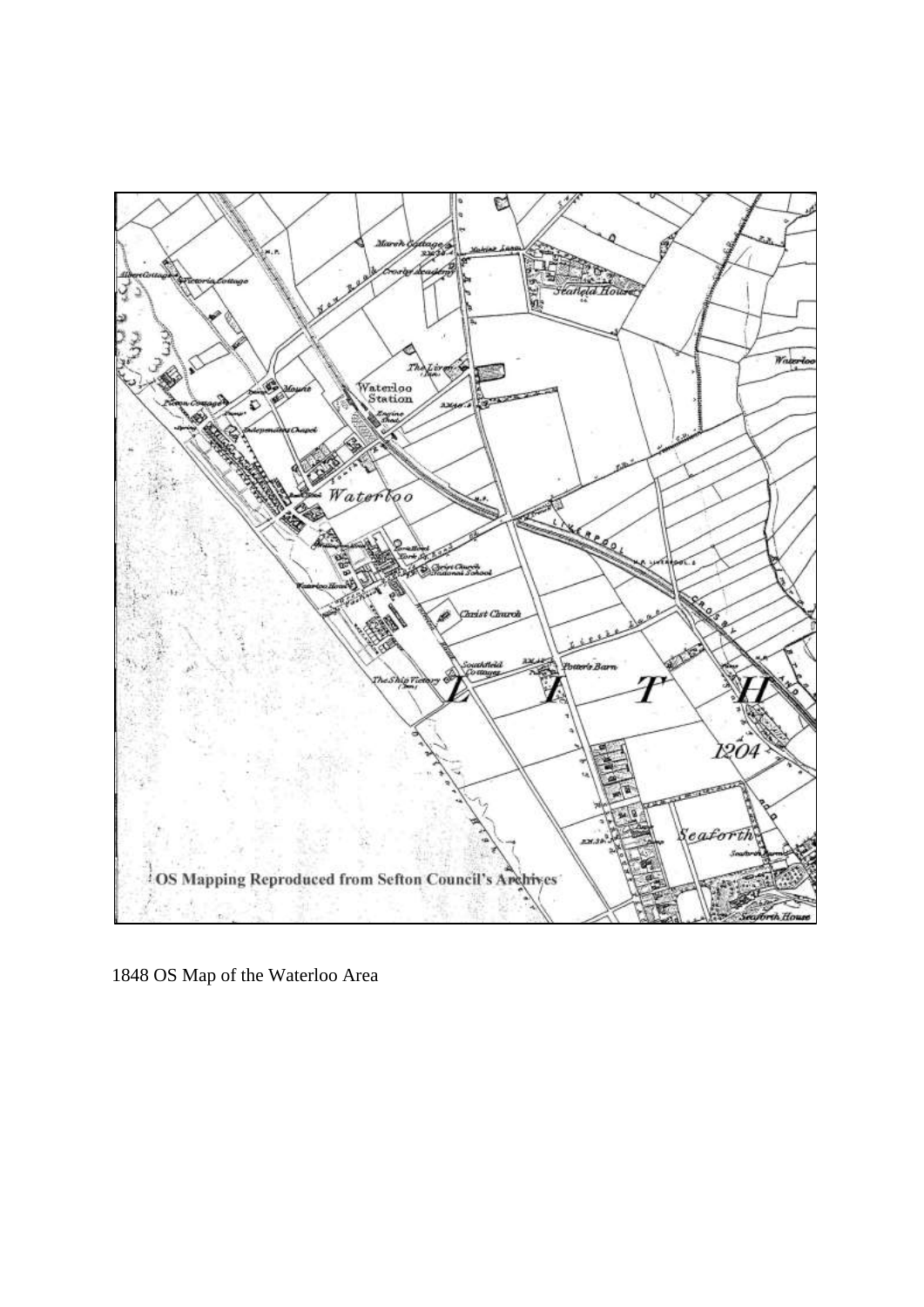Section of the plan of the Waterloo area surveyed by W A Richardson 1857

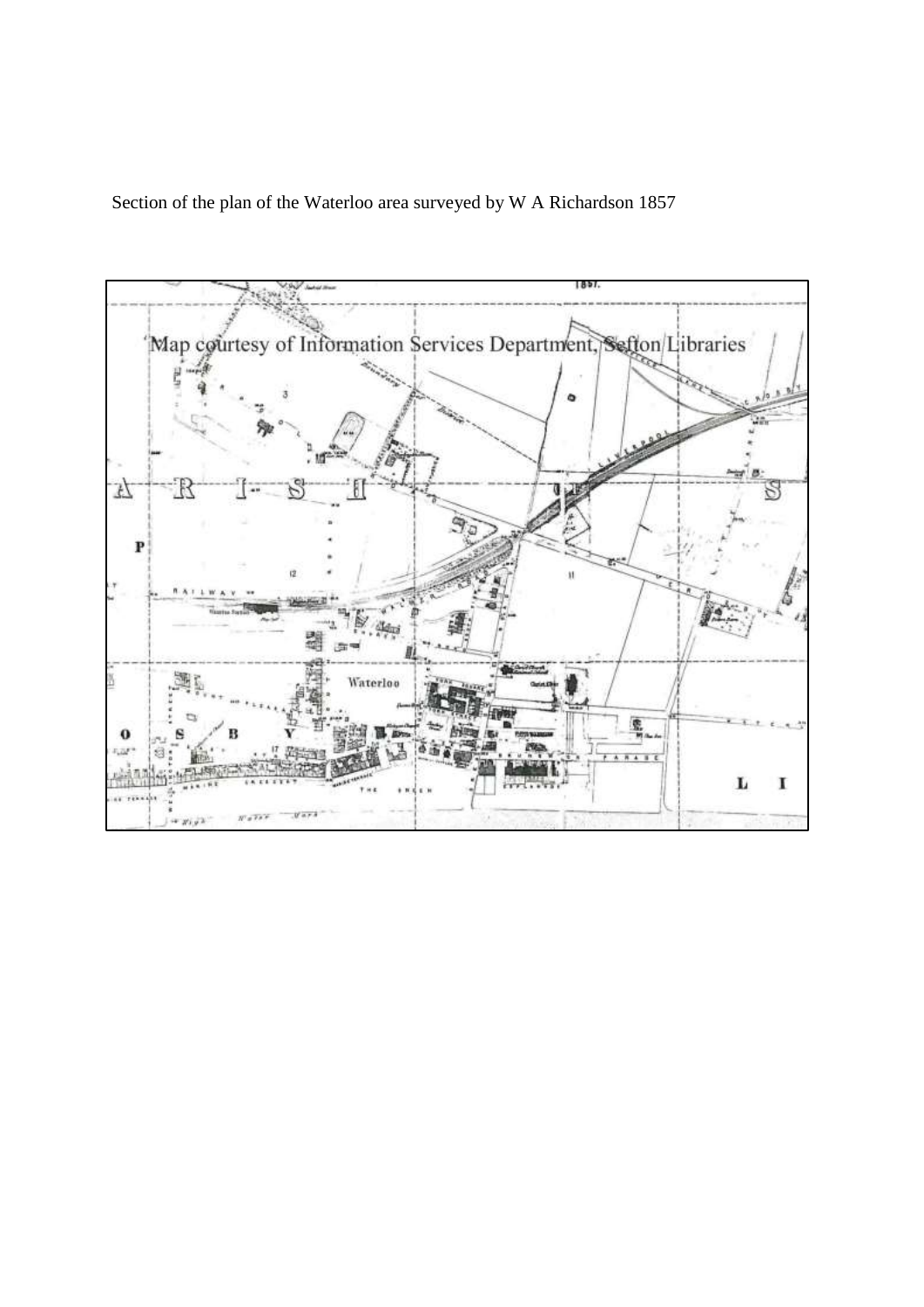

1893 OS Map of the Waterloo Area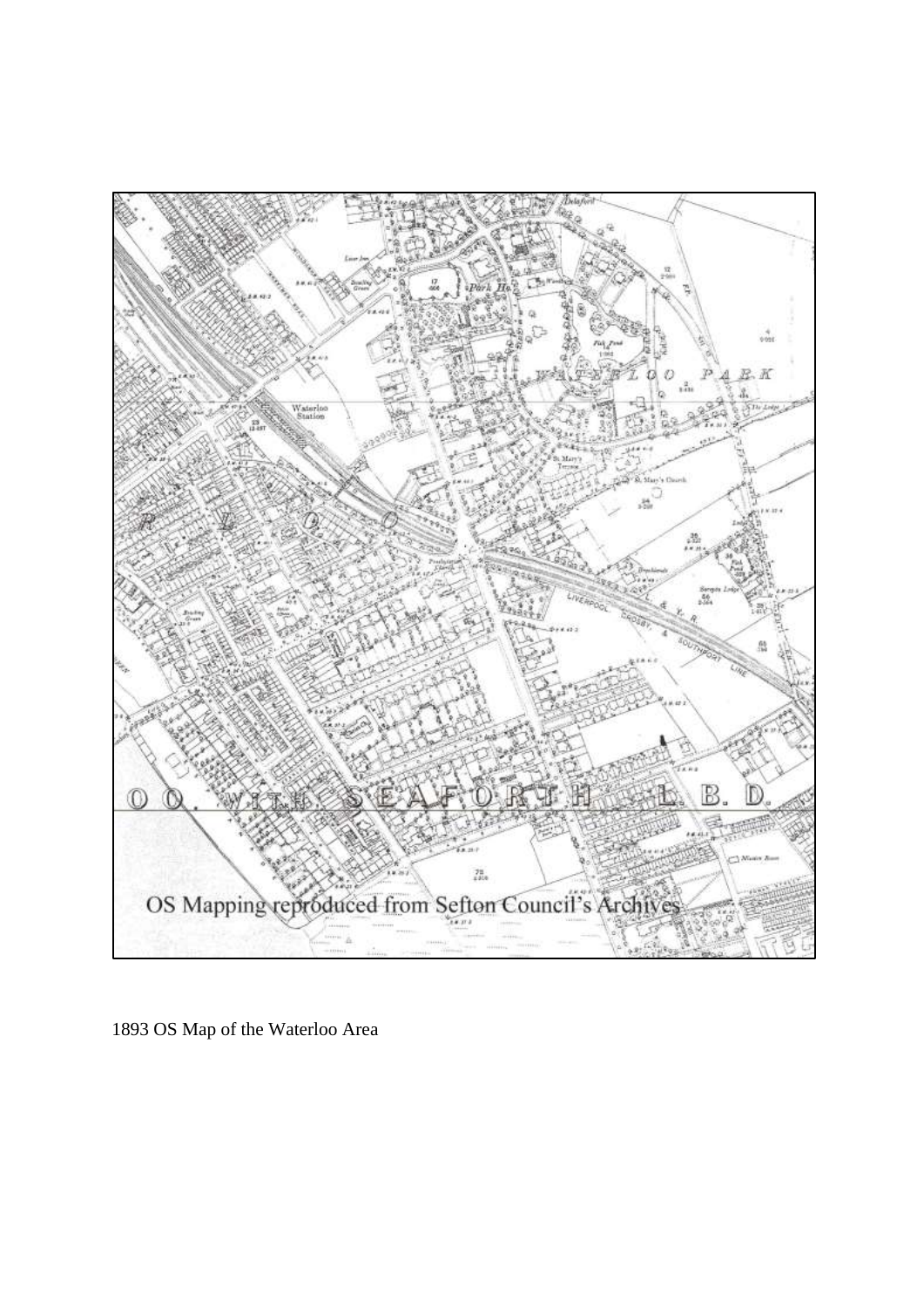1908 OS Map of the Waterloo area

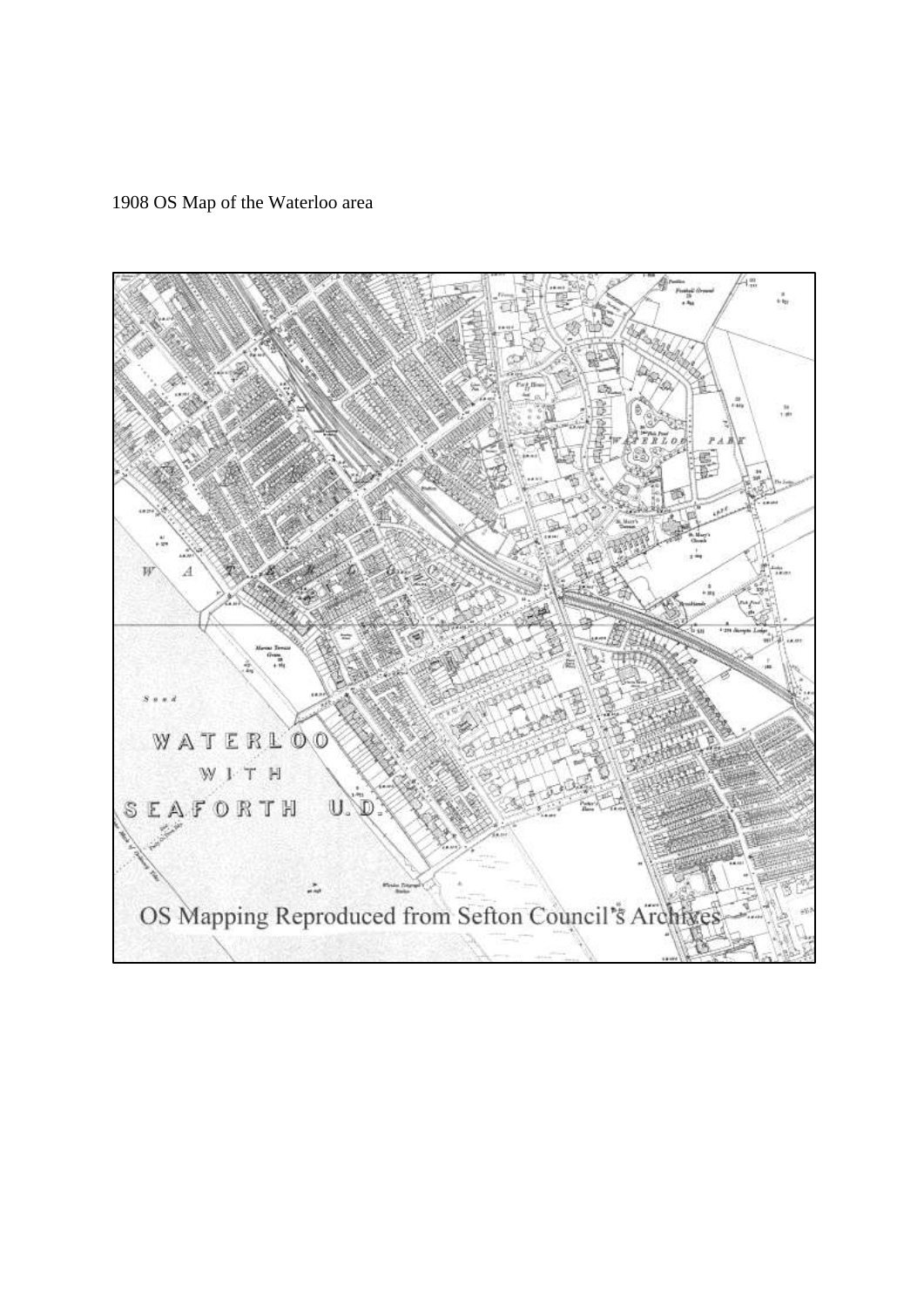1927 OS Map of the Waterloo area